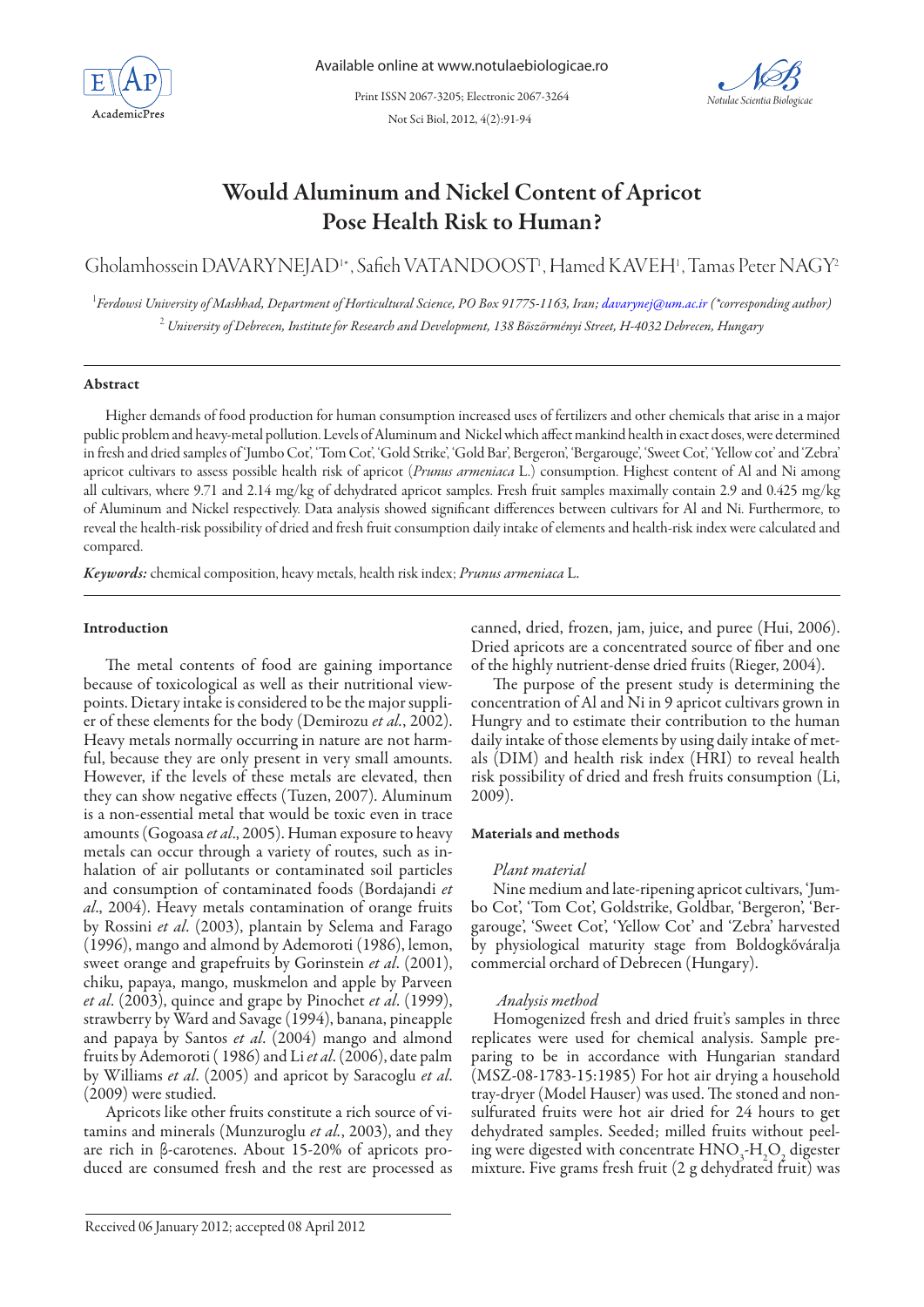92

digested at 120°C during three hours in a Teflon digester. Digested samples diluted with distilled water to 100 cm<sup>3</sup>. Examined elements were measured by Thermo Jarrell Ash Poly-scan 61E and Thermo Electron Corporation IRIS Intrepid II XDL Inductively coupled plasma emission spectrophotometers (ICP).

# *The investigated parameters*

#### *Daily Intake of Metals (DIM)*

To evaluate this factor, the following equation was used.

 $\rm{DIM}\rm{=C}\rm_{\rm{metal}}\times\rm{C}\rm_{\rm{factor}}\times\rm{D}\rm_{\rm{food\,intake}}$  /  $\rm{B}\rm_{\rm{average\,weight}}$ 

Where,  $C_{\text{metal}}$  is heavy metals conc. in plants (mg/kg),  $C_{\text{factor}}$  is conversion factor to change fresh weight to dry weight, D  $_{\text{food intake}}$  is daily intake of fruit, B  $_{\text{average weight}}$  is body weight.

#### *Health Risk Index (HRI)*

 By using Daily Intake of Metals (DIM) and reference oral dose the health-risk index were obtained.

HRI =DIM / R*f*D.

If the value of HRI is less than 1 then the exposed population is said to be safe (Khan, 2009).

#### Results and discussion

### *Aluminium*

Although aluminium is the most widespread metal on the Earth's surface (8% of Earth's crust), nearly all foods contain small amounts of aluminum. Aluminum absorption of human beings is difficult to estimate. The degree of absorption has been estimated to be at least 0.2% (Elinder *et al*., 1994). The daily average intake estimated vary from 2 to 10 mg.day<sup>1</sup> (Biego, 1998; Greger, 1985; Pennington, 1987). Some vegetable preparations (tea leaves, coffee beans, spices and herbs) and fruits contain more aluminum than foods of animal origin (Biego,1998). The possible connection between elevated tissue Al content and problems such as osteomalacia and neurodegenerative disorders has awakened interest in Al's intake via the diet (Lopez *et al.*, 2006). Data analysis showed significant differences between apricot cultivars for both fresh and dry samples (Fig. 1).

HRI and DIM calculated for Al's content of examined Hungarian apricot cultivars (Tab. 1), show that using 100 gr of dried apricots daily for a 60 kg human may not pose the exposed population by any problems, which made by Aluminium toxicity. HRI for all cultivars was less than 1, which means that they may be safe for exposed population

# *Nickel*

Nickel ingestion in humans occurs through the consumption of plant and animal products. Vegetables such as legumes, spinach, lettuce, and nuts contain more nickel

than other foods. In plants such as potatoes and corn, metals including nickel are primarily ligated to polysaccharides such as amylose and amylopectins (Ciesielski and Tomasik, 2004). The biological half-time or nickel clearance is on the order of 2-3 days (Onkelinx *et al*., 1973). Acute nickel poisoning by inhalation exposure or ingestion of nickel carbonyl or soluble nickel compounds can lead to headache, vertigo, nausea, vomiting, nephrotoxic effects, and pneumonia followed by pulmonary fibrosis. Chronic effects of nickel exposure by inhalation are reported among nickel refinery and plating workers to include rhinitis, sinusitis, nasal septum perforations, and asthma. Nickel is also hepatotoxic, and studies show that zinc can prevent nickel-induced toxicity and maintain normal levels and function of liver enzymes (Sidhu *et al*., 2004). Nickel, like other metals, can induce systemic lipid peroxidation and can deplete glutathione, most likely through oxidative stress mechanisms (Kasprzak *et al*., 2003; Valko *et al*., 2005). Nickel concentration of apricot samples in the

Tab. 1. Health Risk Index (HRI) and Daily Intake of Metals (DIM) calculated for Al's content of examined Hungarian apricot cultivars

| Cultivar      | Element content<br>$mg \cdot kg^{-1}$ | DIM         | <b>HRI</b>  |
|---------------|---------------------------------------|-------------|-------------|
| 'Zebra'       | 5.40653                               | 0.009010883 | 0.128726905 |
| 'Sweet Cot'   | 5.484946667                           | 0.009141578 | 0.130593968 |
| 'Gold Bar'    | 6.274963333                           | 0.010458272 | 0.149403889 |
| 'Jumbo Cot'   | 6.794073333                           | 0.011323456 | 0.161763651 |
| 'Tom Cot'     | 7.212873333                           | 0.012021456 | 0.171735079 |
| 'Bergeron'    | 7.871773333                           | 0.013119622 | 0.187423175 |
| 'Yellow Cot'  | 9.025483333                           | 0.015042472 | 0.21489246  |
| 'Gold Strike' | 9.184503333                           | 0.015307506 | 0.218678651 |
| 'Bergarouge'  | 9.72733                               | 0.016212217 | 0.231603095 |

DIM was calculated for consumption of 100 g of dry apricots. Body weight used was 60 kg. RfD doses was adapted from ATSDR, 2008

Tab. 2. Health Risk Index (HRI) and Daily Intake of Metals (DIM) calculated for Ni's content of examined Hungarian apricot cultivars

| Cultivar      | Element<br>content mg.kg <sup>-1</sup> | DIM         | <b>HRI</b>  |
|---------------|----------------------------------------|-------------|-------------|
| 'Yellow Cot'  | 0.313046667                            | 0.000521744 | 0.026087222 |
| 'Gold Bar'    | 0.80923                                | 0.001348717 | 0.067435833 |
| 'Bergarouge'  | 0.83065                                | 0.001384417 | 0.069220833 |
| 'Sweet Cot'   | 1.258183333                            | 0.002096972 | 0.104848611 |
| 'Jumbo Cot'   | 1.62685                                | 0.002711417 | 0.135570833 |
| 'Gold Strike' | 1.742893333                            | 0.002904822 | 0.145241111 |
| 'Bergeron'    | 1.78471                                | 0.002974517 | 0.148725833 |
| 'Tom Cot'     | 2.09001                                | 0.00348335  | 0.1741675   |
| 'Zebra'       | 2.143413333                            | 0.003572356 | 0.178617778 |

DIM was calculated for consumption of 100 g of dry apricots. Body weight used was 60 kg. RfD doses was adapted from ATSDR, 2005 (0.02 mg/kg/day)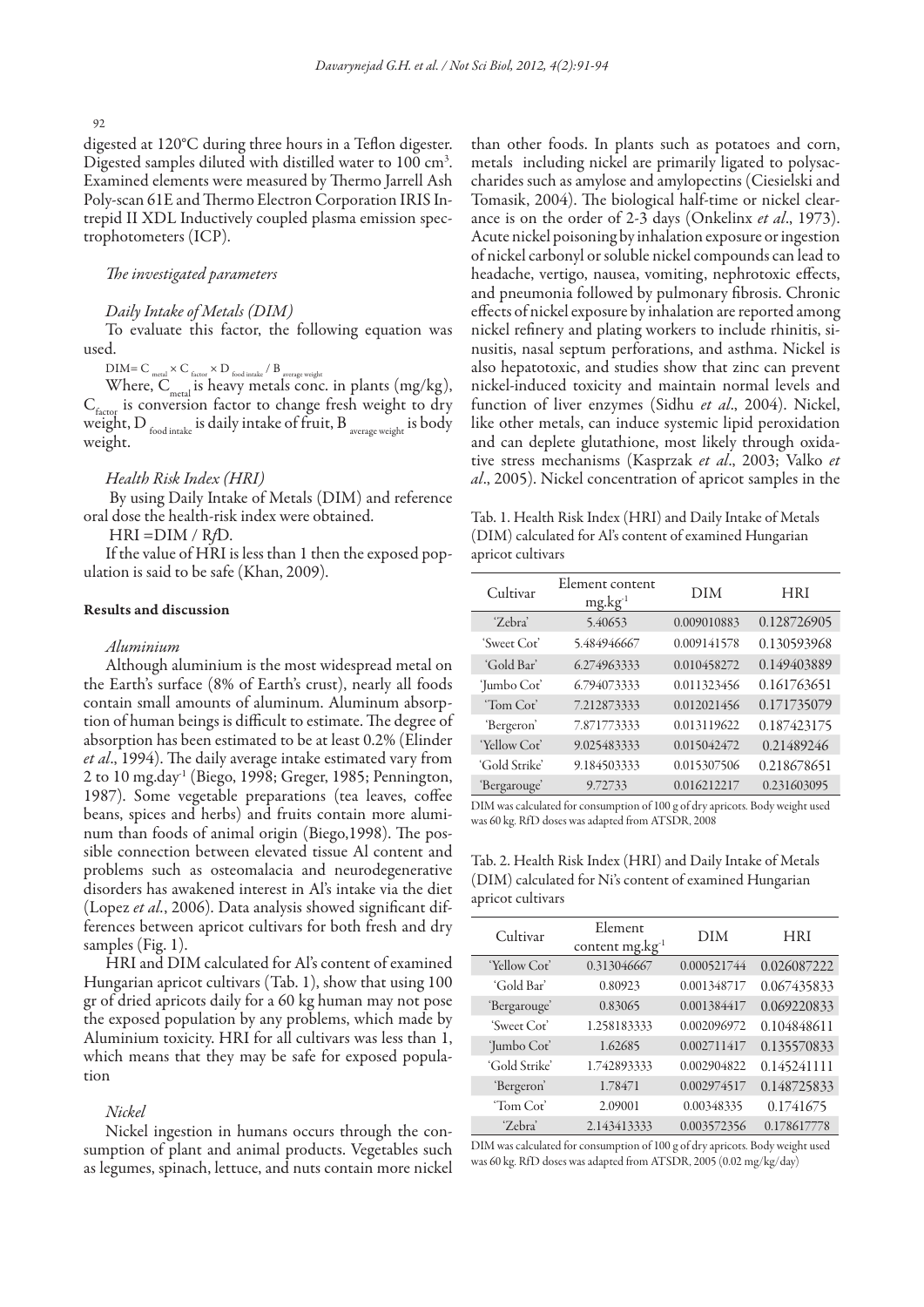

Fig. 1. Concentration of Aluminium in apricot cultivars. A: Fresh and B: Dry samples. Columns with different caption have a significant difference (*p≤*1%)

present study range between 0.116-2.15 mg/kg (Fig. 2). Nickel contents in the literature have been reported in the range 1.0-8.9 mg/kg in summer fruits from Pakistan (Zahoor *et al*., 2003) and in the range of 2.30-5.83 in apricots from Turkey (Saracoglu, 2009) and 1.119 mg/kg in apricots in Pakistan's market (Zahir *et al*., 2009). For Nickel, 'Yellow Cot' had the lowest and 'Zebra' had the highest concentration,  $0.31$  and  $2.14$  mg.kg<sup>-1</sup> respectively.

HRI and DIM calculated for Ni content of examined Hungarian apricot cultivars (Tab. 2) show that using 100 gr of dried apricots daily for a 60 kg human may not pose the exposed population by any problems, which made by Nickel toxicity. HRI for all cultivars was less than 1, which means that they may be safe for exposed population

In the same study on these cultivars for Hg, As, Pb, and Cd, calculated HRI and DIM show that using 100 gr of dried apricots daily for a 60 kg human may pose the exposed population by some problems, which made by Hg and As toxicity (Davarynejad *et al.*, 2010).

#### Conclusions

In regular diet, fruits have been strongly associated with reduced risk of some forms of cancer, heart disease, stroke and other chronic ailments. In conclusion, this study shows that hazardous element content of 9 examined apricot cultivars were less than the world limit and daily intake of fresh or dried apricots may not cause serious problems.



Fig. 2. Concentration of Nickel in apricot cultivars. A: Fresh and B: Dry samples. Columns with different caption have a significant difference (*p≤*1%)

#### References

- Ademoroti MCA (1986). Levels of heavy metals on bark and fruit trees in Benin City, Nigeria. Environ Poll Ser B 11:241- 253.
- Arora M, Kiran B, Rani Sh, Rani A (2008). Heavy metal accumulation in vegetables irrigated with water from different sources. Food Chem 111(4):811-815.
- Biego GH (1998). Daily intake of essential minerals and metallic micro pollutants from foods in France. The Sci Total Environt 217:27-36.
- Bordajandi LR, Gomez G, Abad E, Rivera J, del Mar Fernandez-Baston M, Blasco J, Gonzalez MJ (2004). Survey of persistent organochlorine contaminants (PCBs, PCDD/Fs, and PAHs), heavy metals (Cu, Cd, Zn, Pb, and Hg), and arsenic in food samples from Huelva Spain: levels and health implications. J Agric Food Chem 52:992-1001.
- Ciesielski W, Tomasik P (2004). Complexes of amylose and amylopectins with multivalent metal salts. J Inorg Biochem 98(12):2039-2051.
- Davarynejad GH, Vatandoost S, Soltész M, Nyéki J, Szabó Z, Nagy PT (2010). Hazardous element content and consumption risk of nine apricot cultivars. Internat J Hortic Sci 16(4):61-65.
- Demirozu B, Sokmen M, Ucak A, Yılmaz H, Gulderen S (2002). Variation of copper, iron and zinc levels in pekmez products. Bull Environ Contam Toxicol 69:330-334.